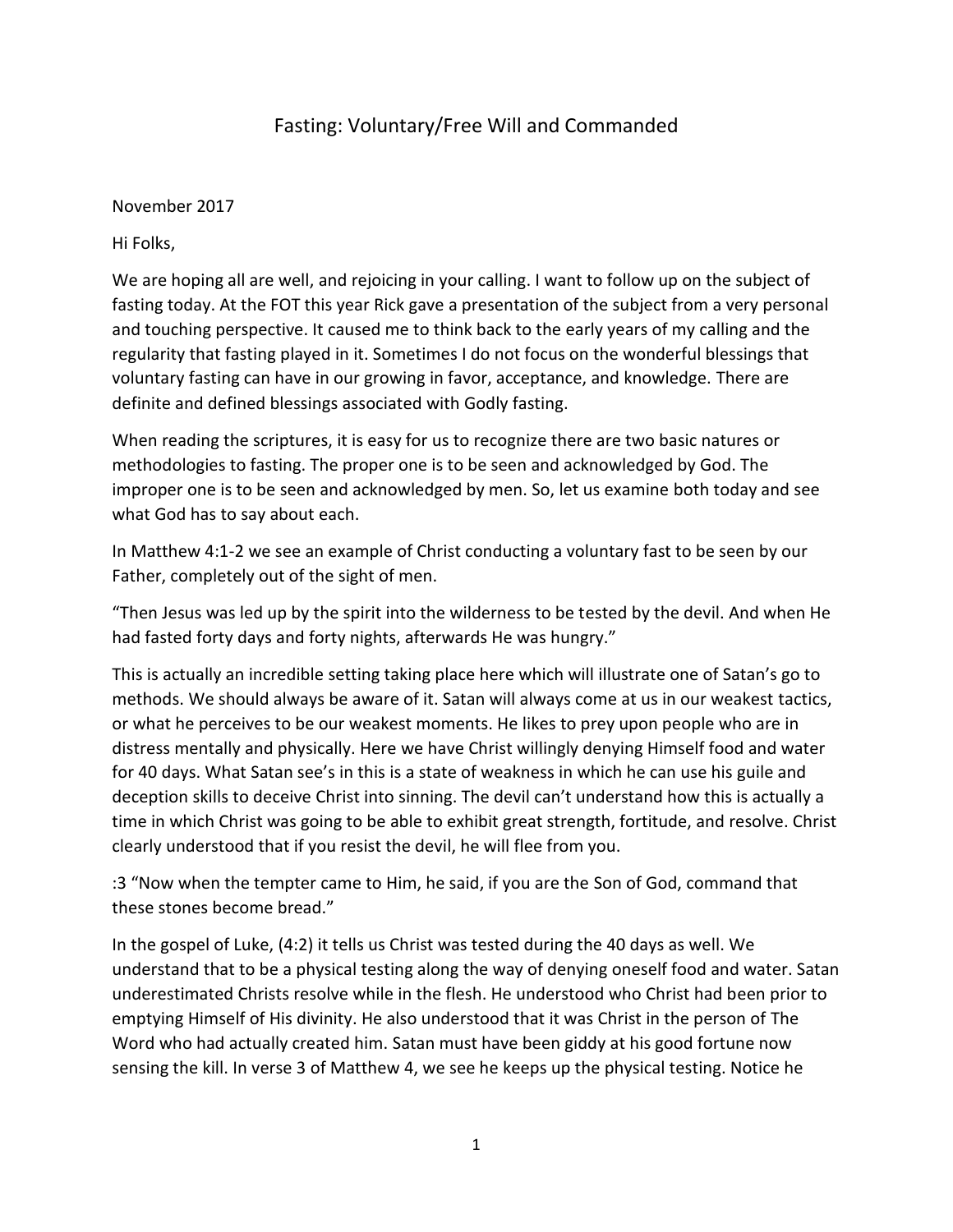uses the vanity angle now. In the subsequent verses we read about this battle of wills taking place and how even in a weakened physical state Christ confounded the mighty Satan.

Christ showed all mankind and all the angelic realm that it was possible to overcome Satan even in a completely depleted state, in the flesh, as a man. This is a very big lesson for all of us to take in. This was Satan's big opportunity to take out Christ. Satan had tried to usurp the Elohim authority and roles in the past. To say Christ was weakened physically would be to state the obvious. This is when Satan does his most damage, he loves preying on those who appear to be weak and helpless. The outcome of this encounter was pure folly for Satan. Everything appeared to be in place for his desired outcome of tripping up Christ into making a very bad decision. However, Christ, with the Father strengthening Him, overcame everything Satan threw at Him.

Now to one of the main points we are to take away from this encounter. Prior to making a big decision Christ humbled Himself before our Father through fasting. None of His disciples were with Him. He didn't need an audience other than our Father. There was no vanity in any of it. This is a pattern set for us to follow in Godly fasting! Prior to making key decisions in our lives it is a good habit to enter into a free will, or voluntary fast.

Acts 13:1-3. "Now in the church that was at Antioch there were certain prophets and teachers: Barnabas, Simeon who was called Niger, Lucius of Cyrene, Manaen who had been brought up with Herod the tetrarch, and Saul. As they ministered to the Lord and fasted, the holy spirit said, now separate to Me Barnabas and Saul for the work to which I have called them. Then, having fasted and prayed, and laid hands on them, they sent them away."

Fasting was an essential part of the life of all those men who served the first century church, and especially relied upon in seeking God's will in a matter. This is not something to be overlooked or diminished in importance. All of us who are called at this time to complete the numbering of the bride are existing in what can be deemed the last century church. Our work individually and collectively is also very important to the Plan of Salvation and the completion of the Bride of Christ. We, too, should really use the tool of fasting in our path to growing in favor, acceptance, and knowledge. The fasting we just read about in Acts was all voluntary, or better termed: Free Will, for we are to be living sacrifices as Romans 12:1 instructs us. "I beseech you therefore brethren, by the mercies of God, that you present your bodies a living sacrifice, holy, acceptable to God, which is your reasonable service."

2 Corinthians 6:1-10 and 11:27 also stress the importance of conducting Free Will fasts in the life of Paul. "In fastings often."

## Matthew 6:16-18.

"Moreover, when you fast, (not if) do not be like the hypocrites, with a sad countenance. For they disfigure their faces that they may appear to men to be fasting. Assuredly, I say to you, they have their reward. (Please notice there is a reward associated with fasting which we will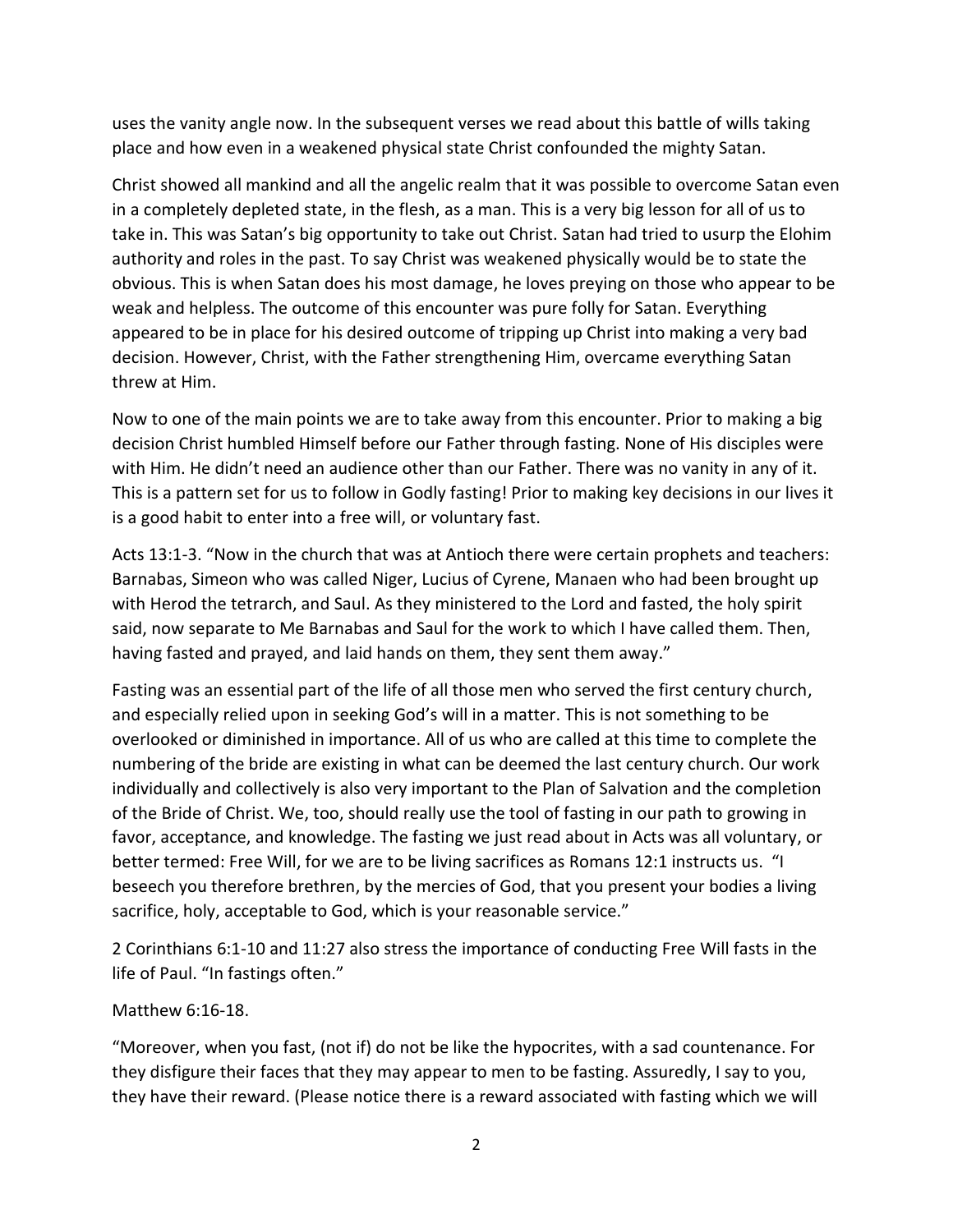cover in detail later) But you, when you fast, anoint your head and wash your face, so that you do not appear to men to be fasting, but to your Father who is in secret and your Father who sees in secret will reward you openly." That to me is a big deal.

This is to the point, instruction from our Lord and Savior. He emphasizes that we are to fast, but to do it in a very specific way, which is completely contrary to the fasting of the hypocrites, or better termed: Pharisees of that age. They seek recognition from their fellow men to puff up their egos and vanity. Christ says not to do that. When we fast, we will do so in a fashion that our fellow man does not know we are doing so. That is tenant of a godly fasting before our Father. And if we do so, He will REWARD us. Do not lose sight of that. It is God's good pleasure to do so.

Godly fasting is always conducted in the mindset of humility and peace. Ungodly fasting is always conducted in the mindset of no humility: look at me and strife. I categorize fasting as a living sacrifice and thus associate it with the rules and patterns of the Peace offerings in Leviticus 7:11-21. There are 3 of them: thanksgiving, vow, and voluntary/free will. We should be happy to participate in any one of these three types of fasting. When things are going well for you, please consider a Thanksgiving Fast. That will get our Father's attention quicker than anything else we could do. Just think denying yourself in times of plenty and wellbeing. That cuts across the grain of human nature. Are you seeking something from our Father? Then call a Vow Fast. Let Him know it is important to you and stipulate what you plan to do in response to Him acknowledging it. Then we have the Voluntary or Free Will fast which in many instances is just spontaneous. But when you are seeking a particular answer or direction in an upcoming or current decision to be made, utilize this tool.

These are responses that mature members in our calling should view as part of the process of growing in favor, acceptance, and knowledge in our personal relationship with Father and Christ/Messiah. Do some of you remember our days of infancy in the World-Wide Church of God? I recall how many brethren who walked amongst us dreaded the Day of Atonement, the one commanded fast. They were actually in dread of it. To say the least they put forth the attitude that they were actually being afflicted and tormented by fasting for a day. It was and is a commanded fast. It is involuntary because of that. No decision making on our part; just do it, like it or not. They actually believed the language of the KJ and NKJ translations that states they were "afflicting" their souls. Of course, that is a very bad translation from the Hebrew word "anah" when applied to fasting as we will see shortly.

Let me ask you; do you feel afflicted to fast on the Day of Atonement? Satan certainly hopes so, for that takes you away from what we are to be feeling on that absolutely welcomed day. I personally am very excited for the reality of that day to come and the fulfillment of the wonderful events on it. Of course, Satan, the great deceiver, has been successful with many, even the elect recently, as to confusing the understanding of it being the day he is put away for a thousand years. There are also some brethren who feel they are not commanded to fast on it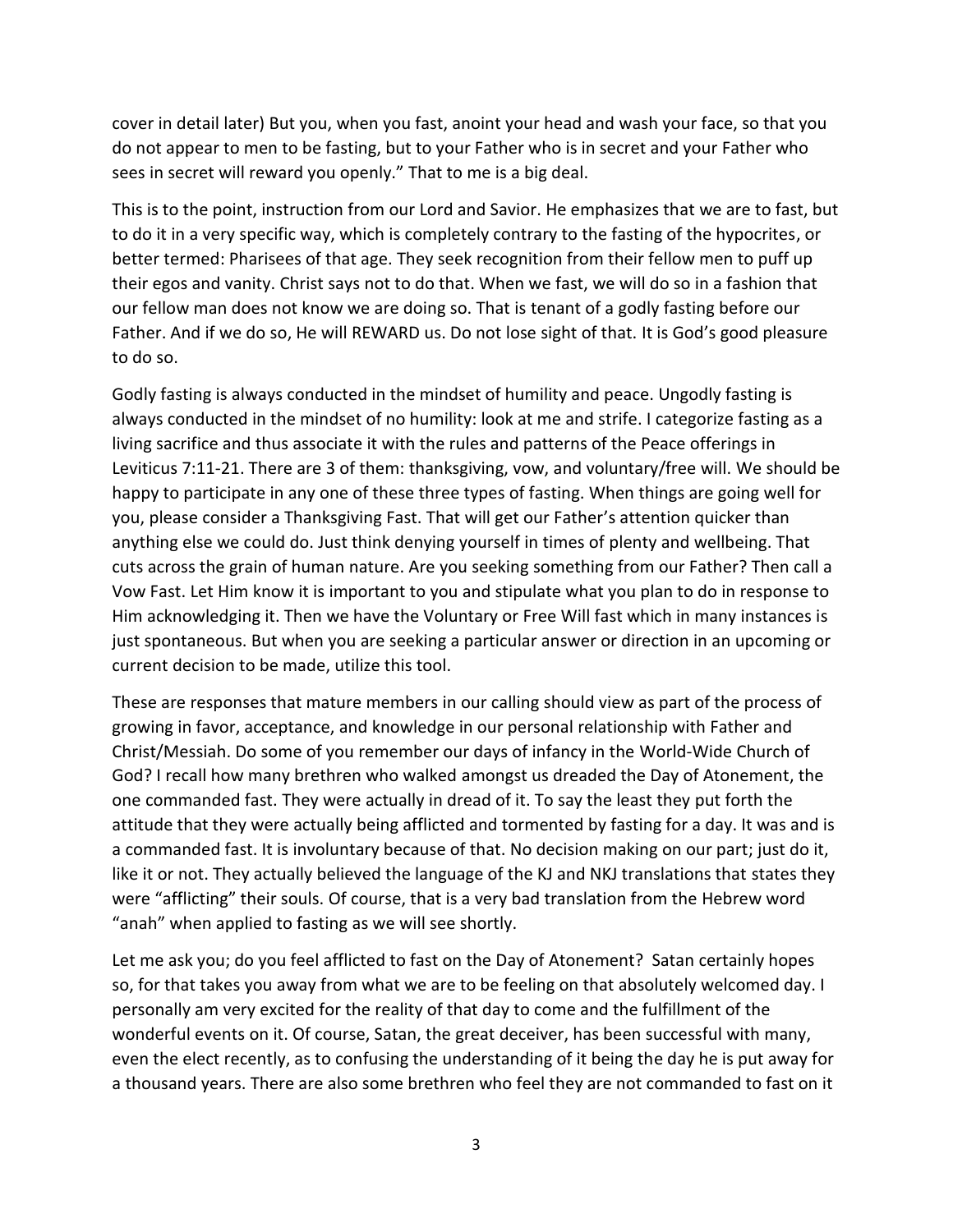under the terms of the Second Covenant. So, on that point let's turn to Acts 27:9-12 and then verse 14. Keep in mind, this is many years after the death of our Savior.

"Now when much time had been spent, and sailing was now dangerous because the Fast was already over, (a marker in the timing of the year) Paul advised them, saying, 'Men, I perceive that the voyage will end with disaster and much loss, not only of the cargo and ship, but also our lives.' Nevertheless, the Centurion was more persuaded by the helmsman and the owner of the ship than by the things spoken by Paul. (Follow the money, right) And because the harbor was not suitable to winter in, (why?) the majority advised to set sail from there also, if by any means they could reach Phoenix, a harbor of Crete opening toward the southwest and northwest, and winter there."

This is important for several reasons. The Fast is talking about the commanded fast for the Day of Atonement. Paul still designated it as such. Even the margins in many Bibles note it was a time reflecting late September or early October. This is substantiated by the concerns about the sailing conditions of that time of year in the Eastern Mediterranean Sea. Verse 14 acknowledges this fact.

"But not long after, a tempestuous head wind arose, called Euroclydon." The notes in the margin state it is a northeast wind that stirs up broad waves; Euraquilion, a northeaster. With a northeaster they would need to harbor in a location that would protect them from the dangers of it. That harbor spoken about is still there today and so is the frequency of the Northeaster in the fall of the year. You can use google earth to look at it and then use the windytv website to observe the actual intensity and frequency of the "nor'easter" in that location in late September and early October at the same time that the Day of Atonement falls from year to year.

There are some teachers of confusion today who instruct we are not to fast on Atonement. Believe it or not they actually attempt to use Luke 5:33-35 as one of their fundamental scriptures to support their doctrine. I kid you not! Let's read it.

"Then they said to Him, why do the disciples of John fast often and make prayers, and likewise those of the Pharisees, but Yours eat and drink? And He said to them, can you make the friends of the bridegroom fast while the bridegroom is with them? But the days will come when the bridegroom will be taken away from them; then they will fast in those days."

Yes, He was taken away and as Paul's example clearly shows; he kept the commanded fast of Atonement and many voluntary fasts as well. It is hard for me personally to think that someone can't deny themselves for one day before our Father in their walk to growing in favor, acceptance, and knowledge. If we can't deny ourselves for one day, how are we ever going to be able to deny the devil?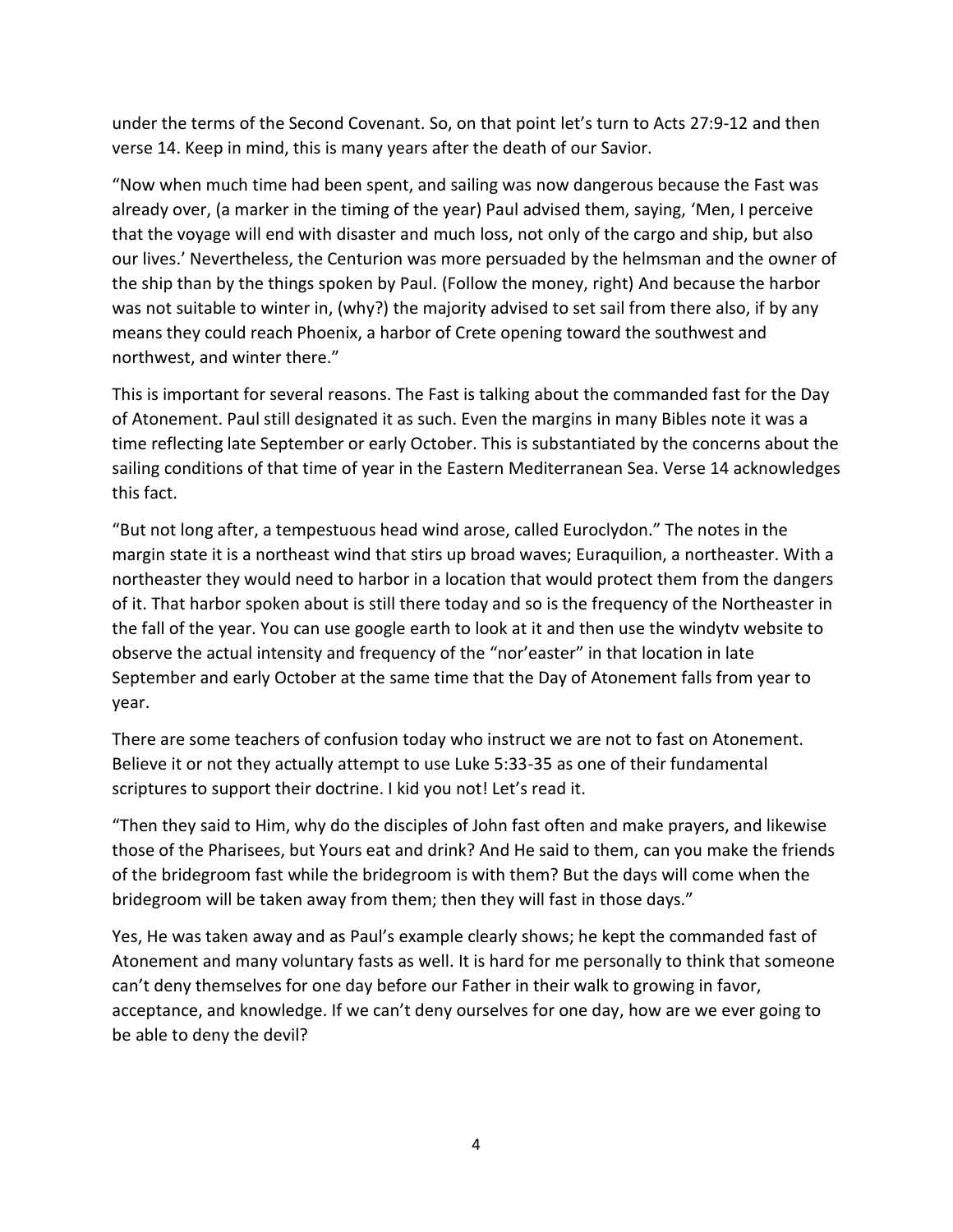There are three Greek words used for fasting. Strong's says of #3521 nesteia "from 3522; abstinence (from lack of food, voluntary and religious): specifically, the fast of the Day of Atonement."

We also have #3523 nestis; "not eating."

Number 3522 is nesteuo and it is from #3523 above. "to abstain from food."

Let me read a little portion from Vines under fasting. "The answers of Christ to the questions of the disciples of John and the Pharisees reveal His purpose and method. No doubt He and His followers observed such a fast as that on the Day of Atonement, but He imposed no frequent fasts in addition." It does not take the spirit of God dwelling in us to establish this simple fact from scripture. He followed the law of the sacrifices at that time in the flesh. He understood the difference between commanded fasting and voluntary fasting. There was no requirement while they were with Him as He walked in the flesh for any voluntary fasting. That came after His crucifixion and death and resurrection as He just stated. Some actually deny that.

There are also three Hebrew words associated with the function and act of fasting, two are very direct the third is not to some. But it is the very essence of Godly fasting for both voluntary and commanded which we will see in scripture and pattern from the Hebrew language.

Strong's says of tsom; from #6684 "a fast."

It says of #6684 tsuwn; "a prime root, to cover over (the mouth) i.e. to fast." Please do not lose sight of the meaning of Kaphar #3722 which we review during the Day of Atonement for it is a prime root meaning; "to cover over." Not a coincidence!

In addressing #6684 tsuwm fast: the BDB adds the insightful understanding of it being for "contrition, intervention, and explanation." Compare the three Peace offerings.

We can read about all of these throughout the First Covenant scriptures and how they are used. Now for the third word used for the function of fasting, Godly fasting. It is #6031 "nahan." First from Strong's. "A prime root (possibly rather identical with #6030 through the idea of Looking down [not one's nose so to speak but in humility] or browbeating); to depress literally or figuratively; abuse self, afflict-(ion or self), chasten self, humble self, hurt, ravish.

So here we have two different applications of the word. 1) is to do so to self. It can be in a negative or positive way. 2) is to hurt or ravish another.

Two primary meanings which are diametrically opposite of each other in intent and content as well. Again, one is voluntary and in the heart and very personal, while the other is inflicting dominion and suffrage over another.

Now for the Brown, Driver, Briggs, on the subject. Page 776. Once again two main categories of uses of the word; nahan. It also establishes voluntary and involuntary uses. It says it is a verb and means: bowed down, afflicted.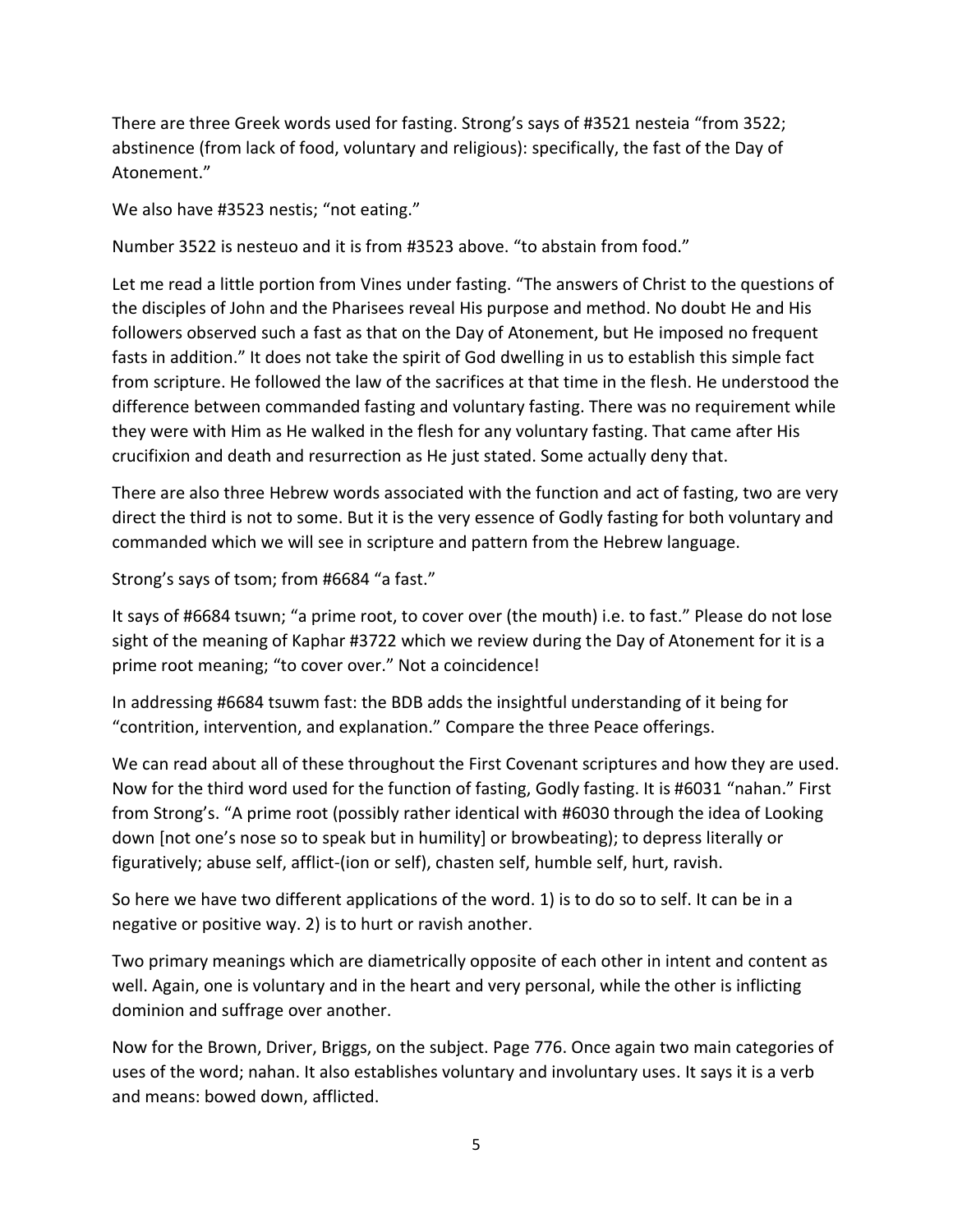Under #4 humble, weaken; it lists multiple scriptures for relevance. In the personal application of humble, weaken; it lists Leviticus 16:29, (An example of an accurate translation from the JP Green Interlinear: "And it shall be for a never-ending statute, in the seventh month, you shall humble (nahan; not afflict) yourself and do no work, the native, and the alien who is staying in your midst.) 31; 23: 27, 32 (involuntary with a penalty attached) Numbers 29:7; Psalm 35:13, Isaiah 58:3,5 and by an oath, Numbers 30:13. Reading further down it says be humbled by fasting Leviticus 23:29 (involuntary through a command). And then humble oneself in fasting (voluntary) Ezra 8:21, Daniel 10:12.

Let's read Ezra 8:21-23 for the meaning and the context to be heard by God.

"Then I proclaimed a fast there at the river Ahava, that we might humble (nahan) ourselves before our God, to seek from Him the right way for us and our little ones and all our possessions. For I was ashamed to request of the king an escort of soldiers and horsemen to help us against the enemy on the road, because we had spoken to the king, saying, the hand of our God is upon all those for good who seek Him, but His power and His wrath are against all those who forsake Him. So, we fasted and entreated our God for this, and He answered our prayer."

With this said we have established or set a foundation for our understanding what is to be involved in a Godly fast and how to recognize such in our lives as well as what are the signs of an ungodly fast. Now, let's listen to the scriptures sum all this up for us in Isaiah 58. From the JP Green Interlinear Bible. These verses clearly define two very different types of fasting; one acceptable and one not.

1-5: "Call out with the throat! Do not spare. Lift up tour voice like a trumpet! And show My people their rebellion, and their sins to the house of Jacob. Yet they seek Me day by day, and desire knowledge of My ways. As a nation that has done right and not forsaking the judgment of their God, they ask Me about judgments of righteousness; they desire to draw near to God (in pretense). They say, why have we fasted, and you did not see! We have afflicted our soul, and You did not acknowledge! (These are not questions, they are actually rebuking God here. Now His reply)

Behold on the day of your fast you find pleasure; and you drive all your workers hard. Look! You fast for strife and for debate, and to strike with the fist of wickedness. Do not fast as today to sound your voice in the high place. Is this the fast I will choose, a day for a man to afflict his soul; to bow his head down like a bulrush, and spread sackcloth and ashes? (Not likely) Will you call this a fast, and a day of delight to Yehovah? Is this not the fast I have chosen: to open the bands of wickedness, to undo the throngs of the yoke, and to allow the oppressed ones to go free; even that you pull off every yoke! Is it not to break your bread with the hungry, that you should bring the wandering poor home? When will you see the naked and cover him; and will not hide yourself from your flesh? (This is foreign to them) Then your light will break as the dawn and **your healing shall spring up quickly,** and your righteousness shall go before you and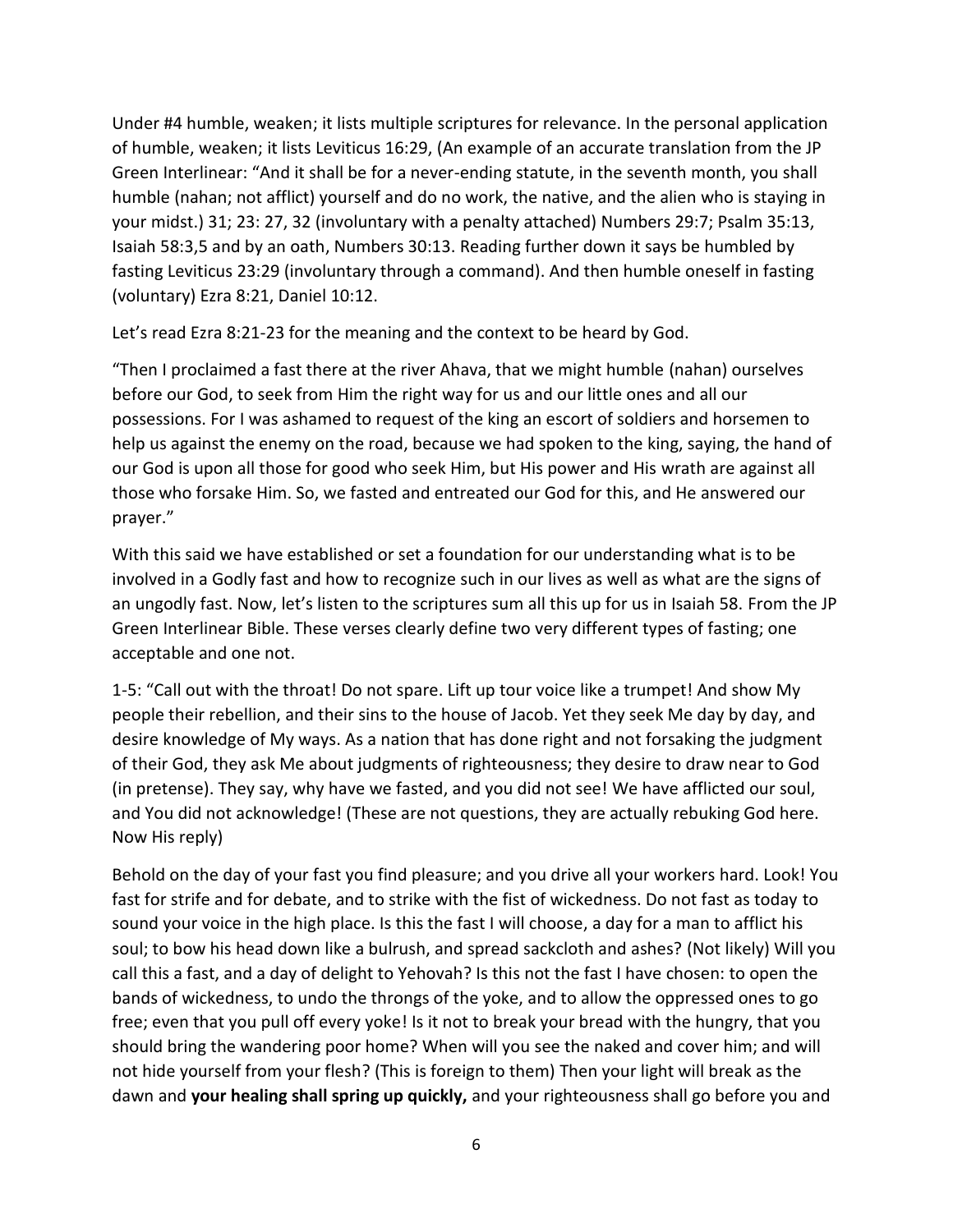the glory of Yehovah gather you (to where and when?). Then you shall call, and Yehovah will answer, you shall cry, and He will say, here I am. (He acknowledges your fast) If you put the yoke away from among you, the pointing of the finger, and the speaking of vain things; and if you let out your soul to the hungry, and satisfy the afflicted souls; then your light shall rise in the darkness, and your gloom shall be as the noonday. And Yehovah shall always guide you, and satisfy your soul in dry places, and support your bones. And you shall be like a watered garden, and like a spring of water whose waters do not fail. And those who come of you (because of your example) shall build the old ruins; you shall rear the foundations of many generations; and you shall be called, The Repairer of the Breach, The Restorer of Paths to live in. (Now watch what He equates and compares righteous fasting with)

If you turn your foot from treading on the Sabbath, from doing what you please on My holy day, and call the Sabbath a delight, glorified to the holiness of Yehovah; and shall glorify it, away from doing your own ways, from finding your own pleasure or speaking your empty chatter; then you shall delight yourself in Yehovah. And I will cause you to ride on the heights of the earth, and make you eat of the inheritance of your father Jacob. For the mouth of Yehovah has spoken."

The contrasts here in Isaiah 58 are a summation of what the differences are between Godly fasting, and Pharisaical ungodly fasting.

Pharisaical fasting is all about oneself, dripping with vanity and self-ego. Everyone look at me! I am something special and you had all better take note of that or you are going to endure my wrath. To the one fasting it is an "affliction" and not an act of welcomed humility before our Creators. With such a mindset, the one fasting as such, looks to inflict difficulties on others and to emphasis his dominion. Misery likes company.

Godly fasting is completely different. It is not undertaken to be seen by men. In fact, our activities are to reflect anything but. Folks should not even know we are fasting. We are to be encouraging and give of our sustenance and praise to those who are in need. Yes indeed, we are to serve others and also be a liberator to them in the difficulties they are enduring. And we will be blessed for it.

What is just fascinating here in Isaiah is how Yehovah compares Pharisaical Sabbath keeping to Pharisaical fasting. He then compares Godly Sabbath keeping with Godly fasting.

That is instructing us as to the importance of fasting in our relationship with our Creators. And let's not overlook the happiness They get from us doing both in a holy manner. Look what blessings are attached to righteous fasting; Your healing will spring up quickly, Yehovah will guide you continually, satisfy your soul in drought, strengthen your bones, you will be like a watered garden, like a spring that does not run dry. And those who do likewise will build the old waste places, as well as those attached to them, raise up the foundations of many generations, and you, yes you, will be called The Repairer of the Breach, the Restorer of Paths to dwell in. What an absolutely incredible acknowledgement from God/Elohim!